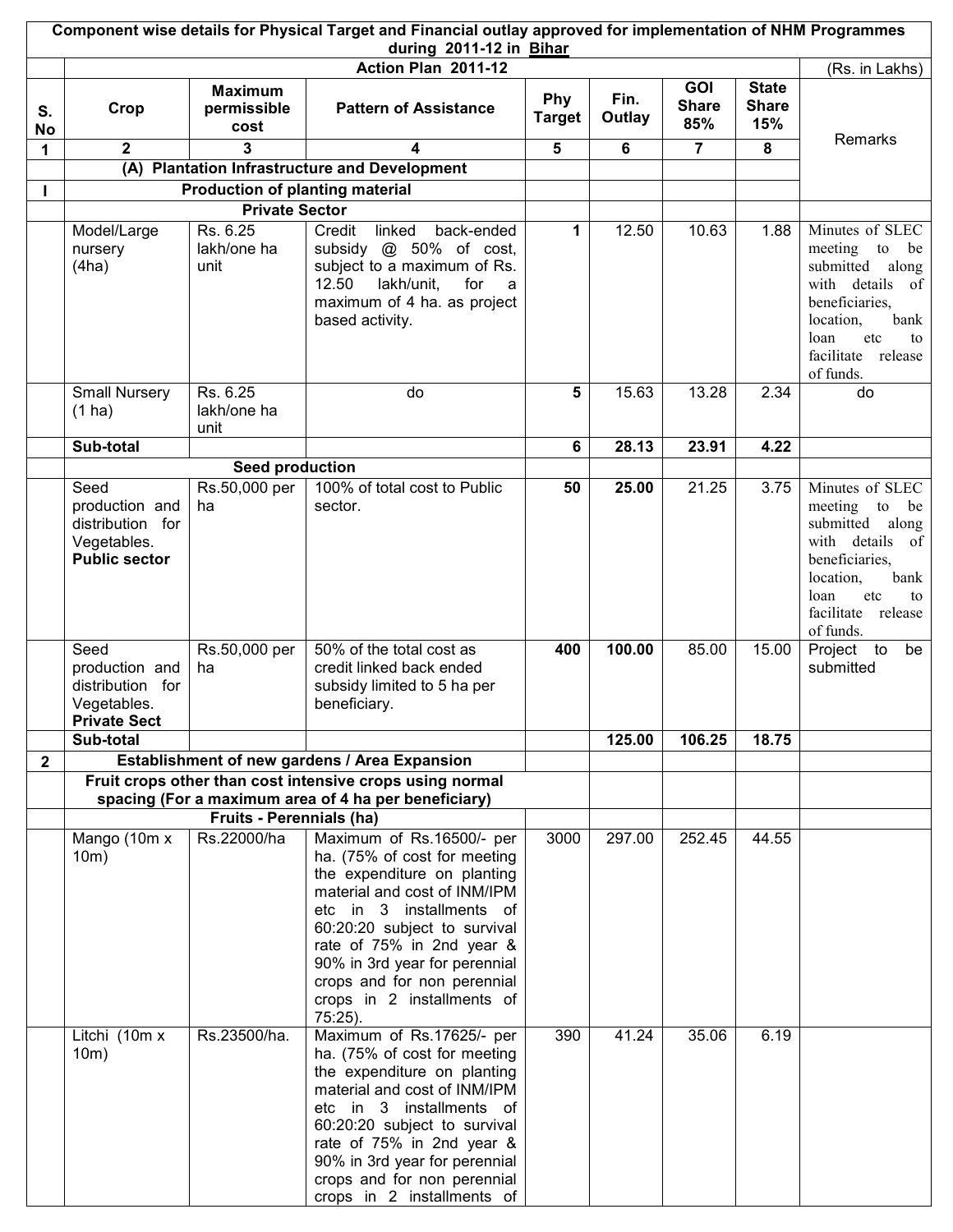|                    |                               | 75:25).                                                          |      |        |        |       |  |
|--------------------|-------------------------------|------------------------------------------------------------------|------|--------|--------|-------|--|
|                    |                               |                                                                  |      |        |        |       |  |
|                    |                               |                                                                  |      |        |        |       |  |
|                    |                               |                                                                  |      |        |        |       |  |
|                    |                               |                                                                  |      |        |        |       |  |
| Anola (6m x        | Rs.23340/ha.                  | Maximum of Rs.17505/- per                                        | 200  | 21.01  | 17.86  | 3.15  |  |
| 6m)                |                               | ha. (75% of cost for meeting                                     |      |        |        |       |  |
|                    |                               | the expenditure on planting                                      |      |        |        |       |  |
|                    |                               | material and cost of INM/IPM                                     |      |        |        |       |  |
|                    |                               | etc in 3 installments of                                         |      |        |        |       |  |
|                    |                               | 60:20:20 subject to survival<br>rate of 75% in 2nd year &        |      |        |        |       |  |
|                    |                               | 90% in 3rd year for perennial                                    |      |        |        |       |  |
|                    |                               | crops and for non perennial                                      |      |        |        |       |  |
|                    |                               | crops in 2 installments of                                       |      |        |        |       |  |
|                    |                               | 75:25).                                                          |      |        |        |       |  |
| Guava (6m x<br>6m) | Rs.21950                      | Maximum of Rs.16463/- per<br>ha. (75% of cost for meeting        | 50   | 4.94   | 4.20   | 0.74  |  |
|                    |                               | the expenditure on planting                                      |      |        |        |       |  |
|                    |                               | material and cost of INM/IPM                                     |      |        |        |       |  |
|                    |                               | etc in 3 installments of                                         |      |        |        |       |  |
|                    |                               | 60:20:20 subject to survival                                     |      |        |        |       |  |
|                    |                               | rate of 75% in 2nd year &<br>90% in 3rd year for perennial       |      |        |        |       |  |
|                    |                               | crops and for non perennial                                      |      |        |        |       |  |
|                    |                               | crops in 2 installments of                                       |      |        |        |       |  |
|                    |                               | 75:25).                                                          |      |        |        |       |  |
| Sub-total          | <b>Fruits- Non Perennials</b> |                                                                  | 3640 | 364.19 | 309.56 | 54.63 |  |
| Pineapple          | Rs.65000/ha                   | Maximum of Rs. 32500/- per                                       | 1425 | 347.34 | 295.24 | 52.10 |  |
| (Sucker)           |                               | ha. (50 % of cost for meeting                                    |      |        |        |       |  |
|                    |                               | the expenditure on planting                                      |      |        |        |       |  |
|                    |                               | material and cost of material                                    |      |        |        |       |  |
|                    |                               | for INM/IPM etc., in 2<br>installments of 75:25).subject         |      |        |        |       |  |
|                    |                               | to survival rate of 90% in                                       |      |        |        |       |  |
|                    |                               | second year).                                                    |      |        |        |       |  |
| Banana (TC)        | Rs.83204/ha                   | Maximum of Rs. 41602/- per                                       | 800  | 249.61 | 212.17 | 37.44 |  |
|                    |                               | ha. (50 % of cost for meeting<br>the expenditure on planting     |      |        |        |       |  |
|                    |                               | material and cost of material                                    |      |        |        |       |  |
|                    |                               | INM/IPM etc, in 2<br>for                                         |      |        |        |       |  |
|                    |                               | installments of 75:25 subject                                    |      |        |        |       |  |
|                    |                               | to survival rate of 90% in                                       |      |        |        |       |  |
| Sub-total          |                               | second year).                                                    | 2225 | 596.96 | 507.41 | 89.54 |  |
|                    |                               | Fruits- Perennials (as per old cost norms)                       |      |        |        |       |  |
| <b>Maintenance</b> | Rs. 30,000/ha                 | 75% of cost subject to a                                         | 2000 | 150.00 | 127.50 | 22.50 |  |
| (I Year)           |                               | maximum of Rs. 22,500/ha                                         |      |        |        |       |  |
|                    |                               | limited to 4 ha per beneficiary<br>in 3 installments of 50:20:30 |      |        |        |       |  |
|                    |                               | subject to survival rate of 75%                                  |      |        |        |       |  |
|                    |                               | in $2^{nd}$ year & 90% in $3^{rd}$ year.                         |      |        |        |       |  |
| <b>Maintenance</b> | Rs. 30,000/ha                 | 75% of cost subject to a                                         | 2300 | 155.25 | 131.96 | 23.29 |  |
| (II Year)          |                               | maximum of Rs. 22,500/ha<br>limited to 4 ha per beneficiary      |      |        |        |       |  |
|                    |                               | in 3 installments of 50:20:30                                    |      |        |        |       |  |
|                    |                               | subject to survival rate of 75%                                  |      |        |        |       |  |
|                    |                               | in $2nd$ year & 90% in $3rd$ year.                               |      |        |        |       |  |
| Sub-total          | Fruits - Non Perennials (ha)  |                                                                  | 4300 | 305.25 | 259.46 | 45.79 |  |
|                    |                               |                                                                  |      |        |        |       |  |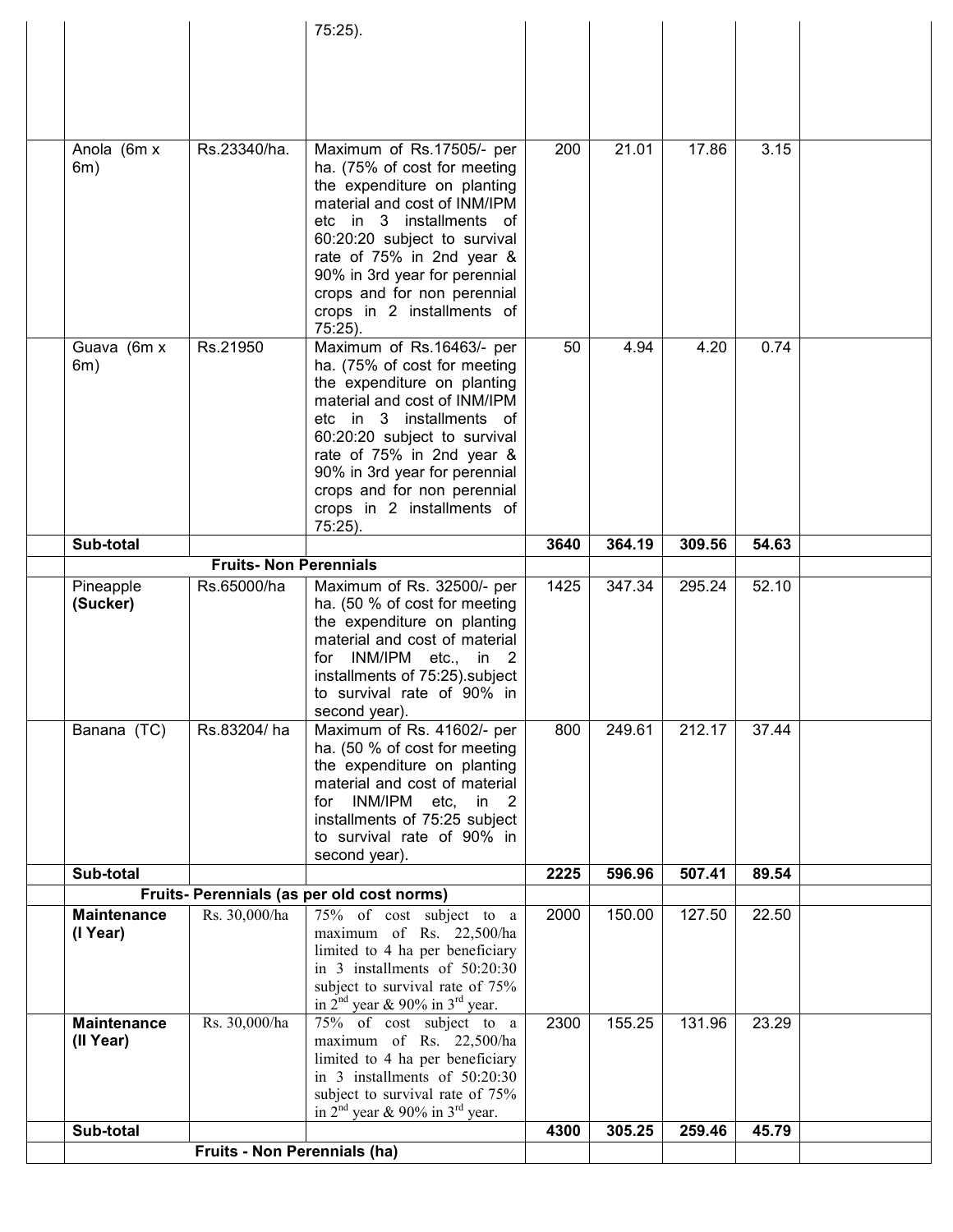|   | <b>Maintenance</b><br>(I Year)                                       | Rs. 30,000/ha                      | 75% of cost subject to a<br>maximum of Rs. 22,500/ha<br>limited to 4 ha per beneficiary<br>in 3 installments of 50:20:30<br>subject to survival rate of 75%<br>in $2nd$ year & 90% in $3rd$ year. | 1033           | 90.39  | 76.83  | 13.56 |                                                                                                                                     |
|---|----------------------------------------------------------------------|------------------------------------|---------------------------------------------------------------------------------------------------------------------------------------------------------------------------------------------------|----------------|--------|--------|-------|-------------------------------------------------------------------------------------------------------------------------------------|
|   | Sub-total                                                            |                                    |                                                                                                                                                                                                   | 1033           | 90.39  | 76.83  | 13.56 |                                                                                                                                     |
|   |                                                                      | <b>Mushrooms</b>                   |                                                                                                                                                                                                   |                |        |        |       |                                                                                                                                     |
|   |                                                                      |                                    | Integrated mushroom unit for spawn, compost production                                                                                                                                            |                |        |        |       |                                                                                                                                     |
|   |                                                                      | and training                       |                                                                                                                                                                                                   |                |        |        |       |                                                                                                                                     |
|   | <b>Private Sector</b>                                                | Rs.50.00 lakh<br>Spawn making unit | 100% of the cost to public<br>sector and 50% of cost for<br>private sector, for meeting<br>the<br>expenditure<br>on.<br>infrastructure,<br>credit<br>as<br>linked back ended subsidy.             | 1              | 50.00  | 42.50  | 7.50  | Project to<br>be<br>submitted                                                                                                       |
|   | <b>Private Sector</b>                                                | Rs. 15 lakh/                       | 100% of the cost to public                                                                                                                                                                        | $\overline{2}$ | 15.00  | 12.75  | 2.25  | Project to<br>be                                                                                                                    |
|   |                                                                      | unit                               | sector and in case of private<br>sector, 50% of cost, as credit<br>linked back ended subsidy.                                                                                                     |                |        |        |       | submitted                                                                                                                           |
|   |                                                                      | <b>Compost making unit</b>         |                                                                                                                                                                                                   |                |        |        |       |                                                                                                                                     |
|   | <b>Private Sector</b>                                                | Rs. 20.00<br>lakh/ unit            | 100% of the cost to public<br>sector and in case of private<br>sector, 50% of cost, as credit<br>linked back ended subsidy.                                                                       | 1              | 10.00  | 8.50   | 1.50  | Project to<br>be<br>submitted                                                                                                       |
|   | Sub-total                                                            |                                    |                                                                                                                                                                                                   | 4              | 75.00  | 21.25  | 3.75  |                                                                                                                                     |
|   | <b>Flowers</b>                                                       |                                    | (For a maximum of 2 ha per beneficiary)                                                                                                                                                           |                |        |        |       |                                                                                                                                     |
|   |                                                                      | (c) Bulbulous flowers              |                                                                                                                                                                                                   |                |        |        |       |                                                                                                                                     |
|   | Small &<br>Marginal<br>Farmers                                       | Rs. 90,000/<br>ha                  | 50% of cost @ Rs.12,000 /<br>ha. limited to 2 ha per<br>beneficiary                                                                                                                               | 5              | 2.25   | 1.91   | 0.34  |                                                                                                                                     |
|   |                                                                      | (c) Loose Flowers                  |                                                                                                                                                                                                   |                |        |        |       |                                                                                                                                     |
|   | Small &<br>Marginal<br>Farmers                                       | Rs. 24,000/<br>ha                  | 50% of cost @ Rs.12,000 /<br>ha. limited to 2 ha per<br>beneficiary                                                                                                                               | 200            | 24.00  | 20.40  | 3.60  |                                                                                                                                     |
|   | <b>Others</b>                                                        |                                    |                                                                                                                                                                                                   | 30             | 2.40   | 2.04   | 0.36  |                                                                                                                                     |
|   | Sub-total                                                            |                                    |                                                                                                                                                                                                   | 235            | 28.65  | 24.35  | 4.30  |                                                                                                                                     |
|   |                                                                      |                                    | Spices (For a maximum area of 4 ha per beneficiary)                                                                                                                                               |                |        |        |       |                                                                                                                                     |
|   | a)<br>Coriander                                                      |                                    | Rs. 5700/ha                                                                                                                                                                                       |                | 0.00   | 0.00   | 0.00  |                                                                                                                                     |
|   | Seed spices<br>and<br>Rhizomatic<br>Spices.                          | Rs. 25,000 / ha                    | Maximum of Rs. 12,500/- per<br>ha. (50% of cost for meeting the<br>expenditure<br>on<br>planting<br>material and cost of material for<br>INM/IPM etc).                                            | 2500           | 312.50 | 265.63 | 46.88 | Only<br>certified<br>Planting material<br>to be used. TL<br>material to<br>be<br>used only from<br>Public<br>sector<br>agencies.    |
|   | Sub-total                                                            |                                    |                                                                                                                                                                                                   | 2500           | 312.50 | 265.63 | 46.88 |                                                                                                                                     |
|   |                                                                      | beneficiary)                       | Aromatic Plants (For a maximum area of 4 ha per                                                                                                                                                   |                |        |        |       |                                                                                                                                     |
|   | <b>Other</b><br>aromatic<br>plants                                   | Rs. 25,000/<br>ha                  | 50% of cost, subject to a<br>maximum of Rs.12,500/- per<br>ha, for meeting the<br>expenditure on planting<br>material and cost of material<br>for INM/IPM etc.                                    | 1000           | 125.00 | 106.25 | 18.75 | certified<br>Only<br>Planting material<br>to be used. TL<br>material<br>be<br>to<br>used only from<br>Public<br>sector<br>agencies. |
|   | Sub-total                                                            |                                    |                                                                                                                                                                                                   | 1000           | 125.00 | 106.25 | 18.75 |                                                                                                                                     |
| 3 | Rejuvenation/<br>replacement<br>of senile<br>plantation<br>including | Rs.30,000/ha<br>(average)          | 50% of the total cost<br>subject to a maximum of<br>Rs. 15,000/ha to a limited<br>of 2 ha per beneficiary.<br>Actual cost to be claimed                                                           | 500            | 75.00  | 63.75  | 11.25 | To<br>be<br>implemented as<br>guidelines<br>per<br>circulated                                                                       |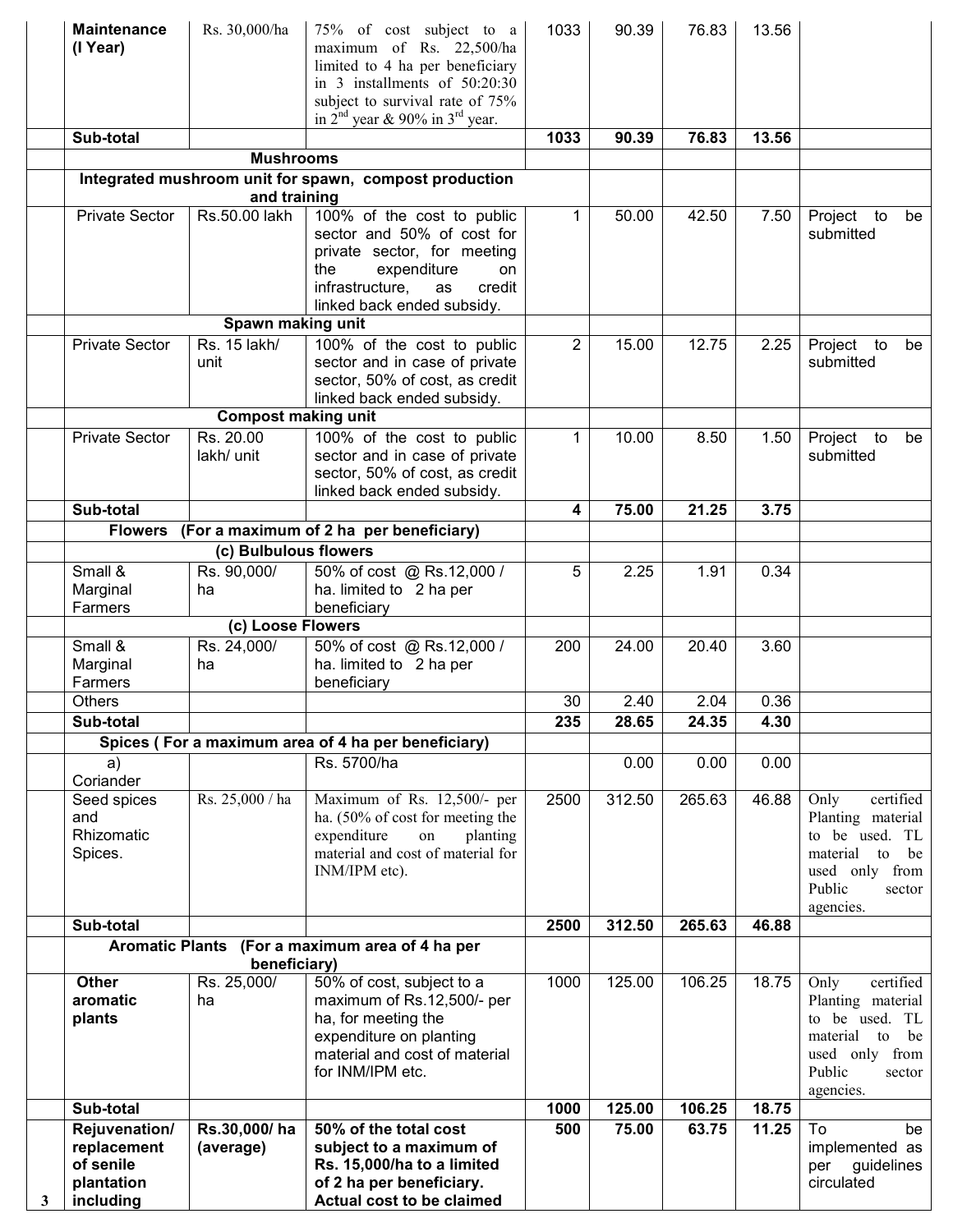|   | Canopy<br>management.                                                                                                        |                                                                             | based on the nature and<br>requirement of the crop to<br>be rejuvenated.                                             |                |        |        |       |                                                                                                                                                                                       |
|---|------------------------------------------------------------------------------------------------------------------------------|-----------------------------------------------------------------------------|----------------------------------------------------------------------------------------------------------------------|----------------|--------|--------|-------|---------------------------------------------------------------------------------------------------------------------------------------------------------------------------------------|
|   |                                                                                                                              | <b>Creation of Water resources</b>                                          |                                                                                                                      |                |        |        |       |                                                                                                                                                                                       |
| 4 | Water<br>harvesting<br>system for<br>individuals - for<br>storage of<br>water in 20m x<br>$20m \times 3m$<br>ponds/wells- In | Rs. 1.20 lakh<br>/unit in plain<br>areas,<br>Rs.1.38 lakh<br>in hilly areas | 50% of cost. Maintenance to<br>be ensured by the<br>beneficiary.                                                     |                | 0.00   | 0.00   | 0.00  | <b>Efforts</b><br>to<br>be<br>for<br>made<br>convergence<br>with MNREGS                                                                                                               |
|   | Plain areas<br>Sub-total                                                                                                     |                                                                             |                                                                                                                      |                | 0.00   | 0.00   | 0.00  |                                                                                                                                                                                       |
| 5 |                                                                                                                              |                                                                             | Protected cultivation (area in hectares)                                                                             |                |        |        |       |                                                                                                                                                                                       |
|   |                                                                                                                              | <b>Green House structure</b>                                                |                                                                                                                      |                |        |        |       |                                                                                                                                                                                       |
|   | Fan & Pad                                                                                                                    | Rs. 1465/                                                                   | 50% of the cost limited to                                                                                           | 4              | 293.00 | 249.05 | 43.95 |                                                                                                                                                                                       |
|   | system                                                                                                                       | Sq.m                                                                        | 4000 Sq.m per beneficiary.                                                                                           |                |        |        |       |                                                                                                                                                                                       |
|   |                                                                                                                              | <b>Naturally ventilated system</b>                                          |                                                                                                                      |                |        |        |       |                                                                                                                                                                                       |
|   | Tubular<br>structur                                                                                                          | Rs. 935/<br>Sq.m                                                            | 50% of the cost limited to<br>4000 Sq.m per beneficiary.                                                             | 4              | 187.00 | 158.95 | 28.05 |                                                                                                                                                                                       |
|   |                                                                                                                              | <b>Plastic Mulching</b>                                                     |                                                                                                                      |                |        |        |       |                                                                                                                                                                                       |
|   | Plastic<br>Mulching                                                                                                          | Rs. 20,000/<br>ha                                                           | 50% of the total cost limited<br>to 2 ha per beneficiary.                                                            |                | 0.00   | 0.00   | 0.00  |                                                                                                                                                                                       |
|   | Cost of<br>planting<br>material of                                                                                           | Rs.105/Sq.m                                                                 | 50% of cost                                                                                                          | 8              | 42.00  | 35.70  | 6.30  |                                                                                                                                                                                       |
|   | high value<br>vegetables<br>grown in<br>poly house                                                                           |                                                                             |                                                                                                                      |                |        |        |       |                                                                                                                                                                                       |
|   | Sub-total                                                                                                                    |                                                                             |                                                                                                                      | 16             | 522.00 | 443.70 | 78.30 |                                                                                                                                                                                       |
|   |                                                                                                                              |                                                                             | Promotion of Integrated Nutrient Management(INM)/                                                                    |                |        |        |       |                                                                                                                                                                                       |
| 6 |                                                                                                                              |                                                                             | <b>Integrated Pest Management (IPM)</b>                                                                              |                |        |        |       |                                                                                                                                                                                       |
|   | Promotion of<br><b>IPM/INM</b>                                                                                               | Rs. 2000/ha                                                                 | 50% of cost subject to a<br>maximum of Rs 1000/ha<br>limited to 4.00 ha/<br>beneficiary.                             | 1000           | 10.00  | 8.50   | 1.50  | To be need<br>based and<br>taken up after<br>identifying<br>problem of pest<br>/ disease and<br>nutrient<br>deficiency.                                                               |
|   | <b>Disease</b><br>forecasting unit<br>(Public Sector)                                                                        | Rs. 4 lakh/<br>unit                                                         | Maximum up to Rs. 4<br>lakh/unit                                                                                     | $\overline{2}$ | 8.00   | 6.80   | 1.20  | Project to<br>be<br>submitted                                                                                                                                                         |
|   |                                                                                                                              | <b>Plant Health Clinic</b>                                                  |                                                                                                                      |                |        |        |       |                                                                                                                                                                                       |
|   | <b>Plant Health</b><br>Clinic<br>(Public<br>Sector)                                                                          | Rs. 20 lakhs/<br>unit                                                       | Rs. 20 lakh/unit for Public<br>Sector and Rs.10.00 lakh as<br>credit linked back ended<br>subsidy to Private Sector. | 1              | 20.00  | 17.00  | 3.00  | <b>Minutes</b><br>of<br><b>SLEC</b><br>meeting<br>to be submitted<br>along<br>with<br>details<br>of<br>beneficiaries,<br>location,<br>etc to<br>facilitate<br>of<br>release<br>funds. |
|   |                                                                                                                              | <b>Leaf Analysis Lab</b><br>Rs. 20 lakhs/                                   | Rs. 20 lakh/unit for Public                                                                                          | 1              | 20.00  | 17.00  | 3.00  | $-do-$                                                                                                                                                                                |
|   | Leaf analysis<br>lab (Public)                                                                                                | unit                                                                        | Sector and Rs.10.00 lakh as<br>credit linked back ended<br>subsidy to Private Sector.                                |                |        |        |       |                                                                                                                                                                                       |
|   | Sub-total                                                                                                                    |                                                                             |                                                                                                                      |                | 58.00  | 49.30  | 8.70  |                                                                                                                                                                                       |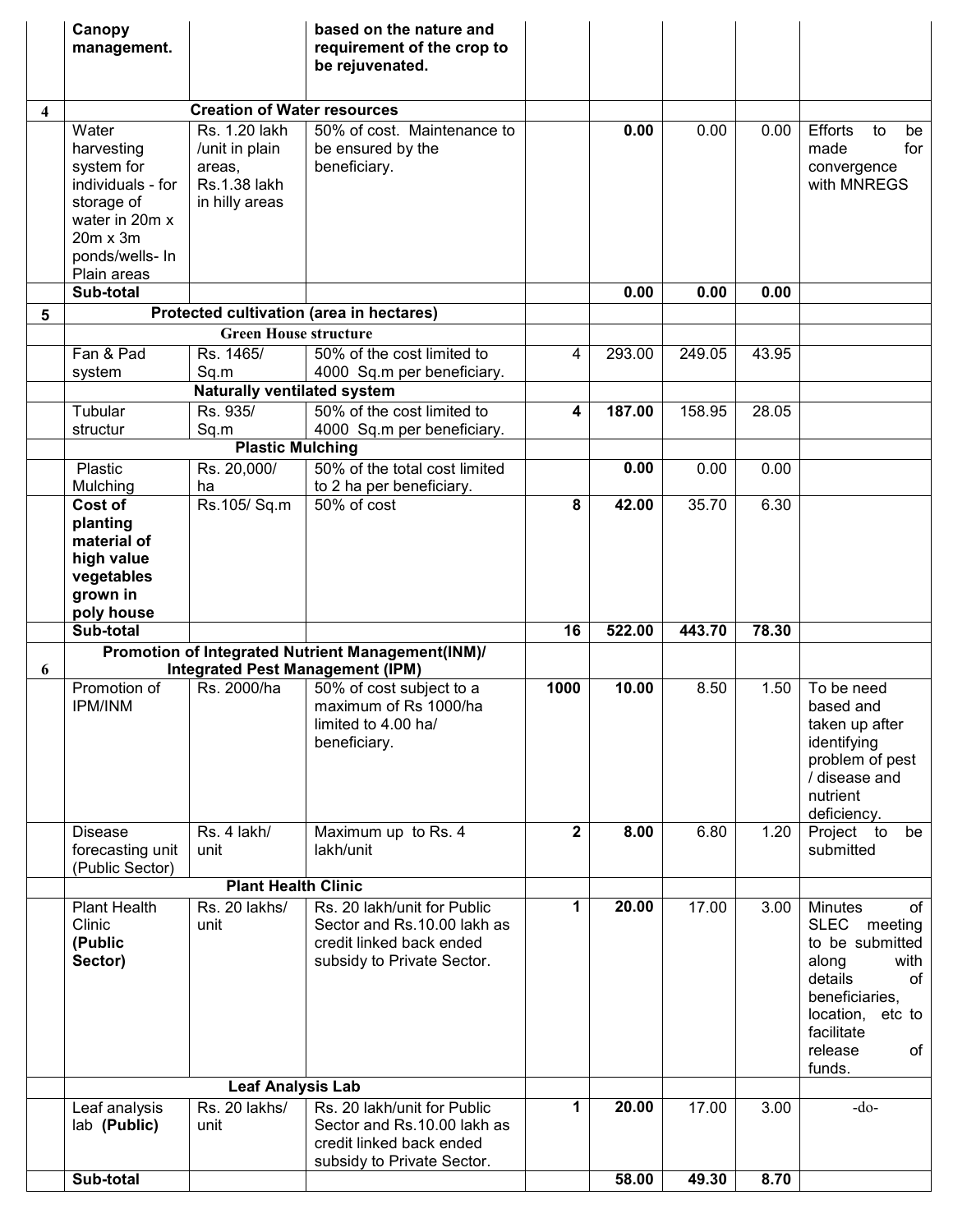| 7  |                                                                                                  | <b>Organic Farming</b>             |                                                                                                                                                            |              |        |        |       |                                                                                                                   |
|----|--------------------------------------------------------------------------------------------------|------------------------------------|------------------------------------------------------------------------------------------------------------------------------------------------------------|--------------|--------|--------|-------|-------------------------------------------------------------------------------------------------------------------|
|    | Adoption of<br>Organic<br>Farming.                                                               | Rs. 20,000/<br>ha                  | 50% of cost limited to<br>Rs.10000/ha for a maximum<br>area of 4 ha. per beneficiary,                                                                      | 1000         | 40.00  | 34.00  | 6.00  | Project to<br>be<br>submitted                                                                                     |
|    |                                                                                                  |                                    | spread over a period of 3<br>years involving an                                                                                                            |              |        |        |       |                                                                                                                   |
|    |                                                                                                  |                                    | assistance of Rs.4000/- in<br>first year and Rs.3000/- each<br>in second & third year. The                                                                 |              |        |        |       |                                                                                                                   |
|    |                                                                                                  |                                    | programme to be linked with<br>certification.                                                                                                              |              |        |        |       |                                                                                                                   |
|    | Organic<br>Certification                                                                         | Project based                      | Rs. 5 lakh for a cluster of 50<br>ha which will include Rs.1.50<br>lakh in first year, Rs. 1.50<br>lakh in second year and Rs.<br>2.00 lakh in third year. | 1000         | 30.00  | 25.50  | 4.50  | Project<br>to<br>be<br>submitted                                                                                  |
|    |                                                                                                  |                                    | (iii) Vermi compost Units /organic input production unit                                                                                                   |              |        |        |       |                                                                                                                   |
|    | Permanent<br>structure                                                                           | Rs. 60,000/<br>unit                | 50% of cost conforming to<br>the size of the unit of<br>30'x8'x2.5' dimension of<br>permanent structure to be                                              | 100          | 30.00  | 25.50  | 4.50  |                                                                                                                   |
|    |                                                                                                  |                                    | administered on pro-rata<br>basis.                                                                                                                         |              |        |        |       |                                                                                                                   |
|    | <b>HDPE</b><br>Vermibed                                                                          | Rs. 10,000<br>/unit                | HDPE Vermibed, 50% of<br>cost conforming to the size<br>of 96 cft (12'x4'x2') to be<br>administered on pro-rata<br>basis.                                  | 759          | 37.95  | 32.26  | 5.69  | Designs<br>para<br>meter of HDPE<br>beds<br>will<br>conformer<br>to<br><b>BIS</b><br>standards<br>(ISI 5907:2010) |
|    | Sub-total                                                                                        |                                    |                                                                                                                                                            |              | 137.95 | 59.50  | 10.50 |                                                                                                                   |
| 8  | <b>GAP</b><br>certification                                                                      | Rs. 5000/ha                        |                                                                                                                                                            | 500          | 25.00  | 21.25  |       |                                                                                                                   |
|    |                                                                                                  |                                    |                                                                                                                                                            |              |        |        |       |                                                                                                                   |
| 9  |                                                                                                  |                                    | Pollination support through beekeeping                                                                                                                     |              |        |        |       |                                                                                                                   |
|    | Honey bee<br>colonies +<br><b>Hives</b>                                                          | Rs. 1400/<br>colony of 4<br>frames | 50% of cost limited to 50<br>colonies / beneficiary.                                                                                                       | 10000        | 150.00 | 127.50 | 22.50 |                                                                                                                   |
|    | Equipment<br>including<br>honey extractor<br>(4 frame), food<br>grade container<br>(30 kg), net, | Rs. 14,000/<br>set                 | 50% of the cost limited to<br>one set per beneficiary.                                                                                                     | 50           | 3.50   | 2.98   | 0.53  | List of<br>Beneficiaries to<br>be given.                                                                          |
|    | etc.<br>Sub-total                                                                                |                                    |                                                                                                                                                            |              | 153.50 | 130.48 | 23.03 |                                                                                                                   |
| 10 |                                                                                                  | <b>Horticulture Mechanization</b>  |                                                                                                                                                            |              |        |        |       |                                                                                                                   |
|    | Power<br>machines (20<br>HP & above<br>including                                                 | Rs. 3,00,000/-<br>per set          | 50% of cost limited to one<br>set per beneficiary.                                                                                                         | 30           | 45.00  | 38.25  | 6.75  | List of<br>Beneficiaries to<br>be furnished.                                                                      |
|    | accessories<br>/equipments                                                                       |                                    |                                                                                                                                                            |              |        |        |       |                                                                                                                   |
|    | Sub-total                                                                                        |                                    |                                                                                                                                                            |              | 45.00  | 38.25  | 6.75  |                                                                                                                   |
|    |                                                                                                  | <b>Technology Dissemination</b>    |                                                                                                                                                            |              |        |        |       |                                                                                                                   |
|    | <b>FLD</b>                                                                                       | Rs. 25.00 lakh                     | 75% of the cost.                                                                                                                                           | $\mathbf{1}$ | 18.75  | 15.94  | 2.81  |                                                                                                                   |
| 13 |                                                                                                  |                                    | Human Resource Development (HRD)                                                                                                                           |              |        |        |       |                                                                                                                   |
|    | HRD for<br>Gardeners                                                                             | Rs. 15.00 lakh<br>/ training       | 100% of the cost in first year.<br>In subsequent years, cost of<br>infrastructure not to be<br>claimed.                                                    | 1            | 15.00  | 12.75  | 2.25  | Project to<br>be<br>submitted                                                                                     |
|    | <b>Training of</b><br>farmers<br>Within the                                                      | Rs.400/day                         | 100% of the cost.                                                                                                                                          | 500          | 2.50   | 2.13   | 0.38  |                                                                                                                   |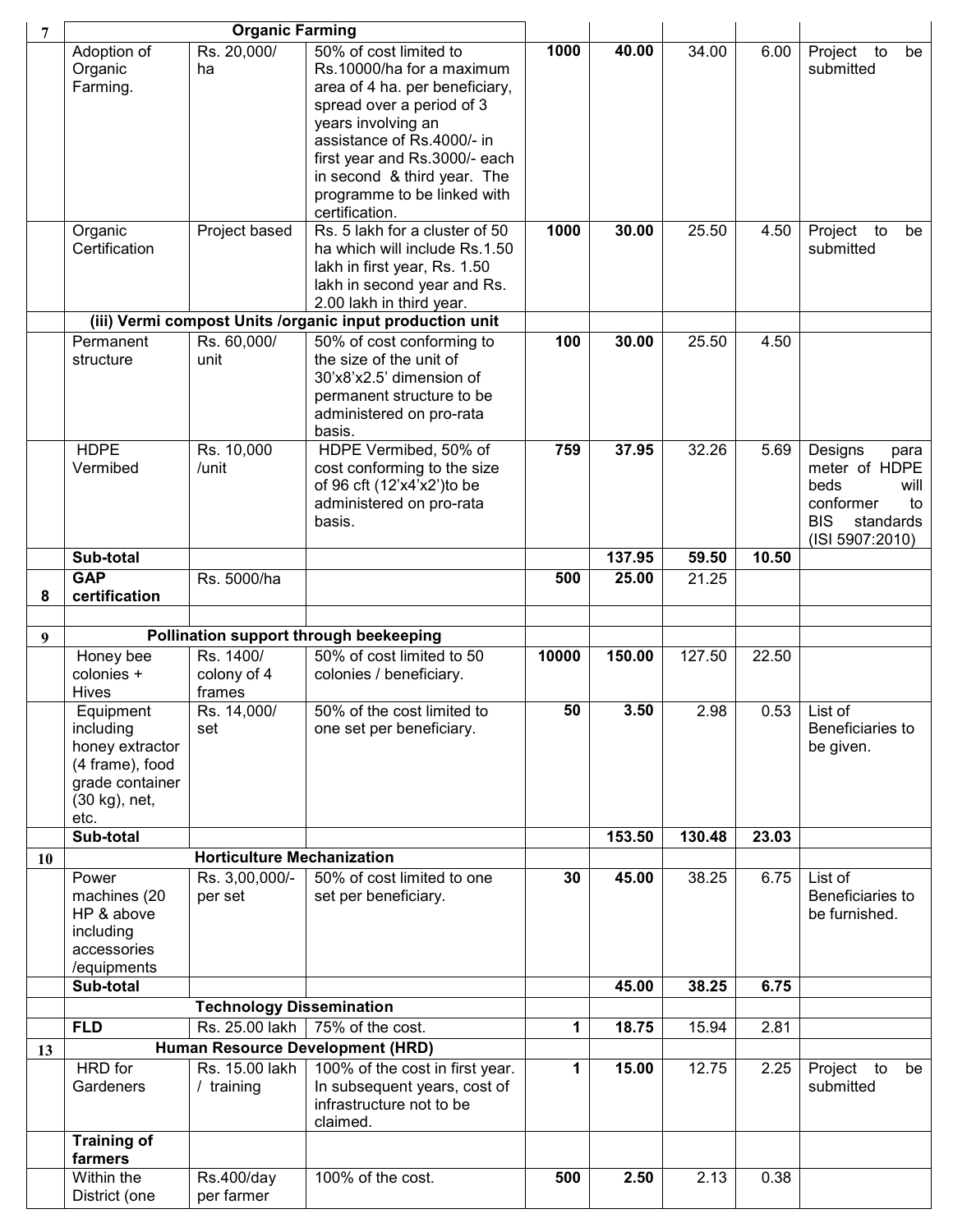|    | days)                                                                                        | excluding<br>transport                                           |                                                                                                                                                                                                                                                                 |              |        |        |       |                                                                                                                                            |
|----|----------------------------------------------------------------------------------------------|------------------------------------------------------------------|-----------------------------------------------------------------------------------------------------------------------------------------------------------------------------------------------------------------------------------------------------------------|--------------|--------|--------|-------|--------------------------------------------------------------------------------------------------------------------------------------------|
|    | Within the<br>State (one<br>days)                                                            | Rs. 750/day<br>per farmer<br>excluding<br>transport              | 100% of the cost.                                                                                                                                                                                                                                               | 200          | 1.58   | 1.34   | 0.24  |                                                                                                                                            |
|    | Outside the<br>State (5 days)                                                                | Rs. 1000/ day<br>per farmer<br>excluding<br>transport            | 100% of the cost.                                                                                                                                                                                                                                               | 100          | 7.50   | 6.38   | 1.13  |                                                                                                                                            |
|    | <b>Exposure visit</b><br>of farmers                                                          |                                                                  |                                                                                                                                                                                                                                                                 |              |        |        |       |                                                                                                                                            |
|    | Within the<br>District (one<br>day)                                                          | Rs.250/day<br>per farmer<br>excluding<br>transport               | 100% of the cost.                                                                                                                                                                                                                                               | 500          | 1.50   | 1.28   | 0.23  |                                                                                                                                            |
|    | Within the<br>State (2 days)                                                                 | Rs. 300/day<br>per farmer<br>excluding<br>transport              | 100% of the cost.                                                                                                                                                                                                                                               | 100          | 0.80   | 0.68   | 0.12  |                                                                                                                                            |
|    | Outside the<br>State (5 days)                                                                | Rs. 600/day<br>per farmer<br>excluding<br>transport              | 100% of the cost.                                                                                                                                                                                                                                               | 100          | 4.00   | 3.40   | 0.60  |                                                                                                                                            |
|    |                                                                                              |                                                                  | Training / study tour of technical staff/ field functionaries                                                                                                                                                                                                   |              |        |        |       |                                                                                                                                            |
|    | Within the<br>State (2 days)                                                                 | Rs.200/day<br>per participant<br>plus TA/DA,<br>as admissible    | 100% of the cost.                                                                                                                                                                                                                                               | 50           | 0.30   | 0.26   | 0.05  |                                                                                                                                            |
|    | Study tour to<br>progressive<br>States (group<br>of minimum 5<br>participants) for<br>7 days | Rs.650.00/day<br>per participant<br>plus TA/DA,<br>as admissible | 100% of the cost.                                                                                                                                                                                                                                               | 10           | 0.56   | 0.48   | 0.08  |                                                                                                                                            |
|    | Sub-total                                                                                    |                                                                  |                                                                                                                                                                                                                                                                 | 1560         | 33.74  | 28.68  | 5.06  |                                                                                                                                            |
| 11 |                                                                                              |                                                                  | <b>INTEGRATED POST HARVEST MANAGEMENT</b>                                                                                                                                                                                                                       |              |        |        | 0.00  |                                                                                                                                            |
|    | Credit linked                                                                                | Rs. 6000/MT                                                      | Cold storage units (Construction/expansion/Modernization)<br>Credit linked back-ended                                                                                                                                                                           | 5            | 600.00 | 510.00 | 90.00 | Project to<br>be                                                                                                                           |
|    | back-ended<br>project in<br>general areas                                                    | for 5000 MT<br>capacity                                          | subsidy $@$ 40% of the capital<br>cost of project in general<br>areas and 55% in case of<br>Hilly & Scheduled areas in<br>respect of only those units<br>which adopt new<br>technologies and include<br>insulation, humidity control<br>and fin coil cooling sy |              |        |        |       | submitted                                                                                                                                  |
|    | Credit linked                                                                                | Onion storage structures (25MT)<br>Rs. 1.00 lakh/                | Credit linked back-ended                                                                                                                                                                                                                                        | 20           | 10.00  | 8.50   | 1.50  | <b>Minutes</b><br>of                                                                                                                       |
|    | back-ended<br>project in<br>general areas                                                    | unit for 6 MT<br>capacity                                        | subsidy @50% of the cost of<br>project in General areas.                                                                                                                                                                                                        |              |        |        |       | SLEC meeting<br>to be submitted<br>along<br>with<br>details<br>of<br>beneficiaries,<br>location, etc to<br>facilitate release<br>of funds. |
|    |                                                                                              |                                                                  |                                                                                                                                                                                                                                                                 |              |        |        |       |                                                                                                                                            |
|    | Sub-total                                                                                    |                                                                  |                                                                                                                                                                                                                                                                 | 25           | 610.00 | 518.50 | 91.50 |                                                                                                                                            |
| 12 | Credit linked                                                                                | Rs. 20 lakh/                                                     | Rural Markets/ Apni mandies/Direct markets<br>Credit linked back-ended                                                                                                                                                                                          | $\mathbf{2}$ | 16.00  | 13.60  | 2.40  | Project to<br>be                                                                                                                           |